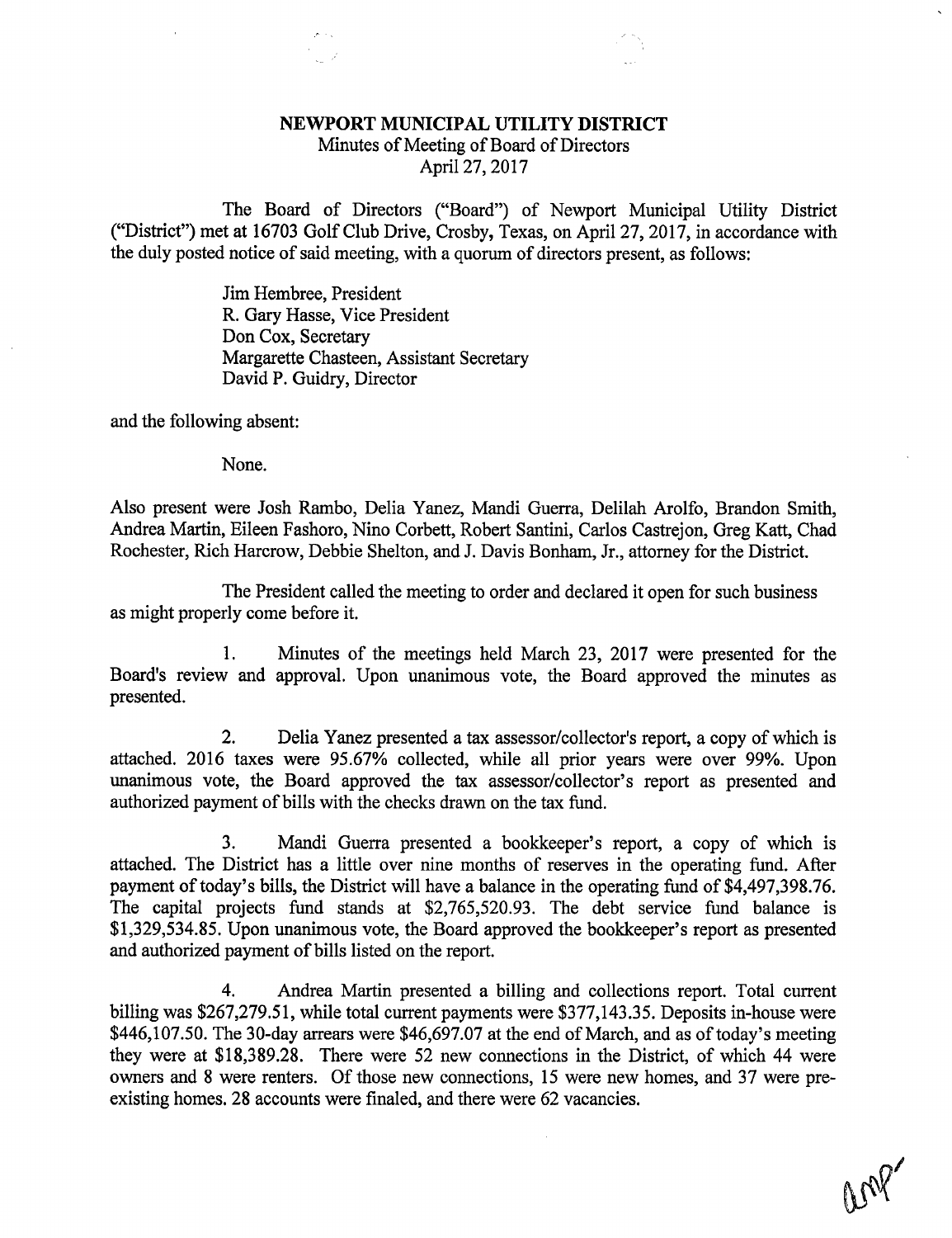Ms. Martin then review the monthly solid waste collection report from Aggressive

Waste.

Upon unanimous vote, the Board approved the billing and collections report as presented.

5. Josh Rambo of McCall Gibson Swedlund Barfoot, PLLC presented an audit of the District's books and records for the fiscal year ended December 31, 2016. Mr. Rambo reviewed the audit with the Board in detail. The Board discussed the management letter and existing protections that are currently in place. Upon unanimous vote, the Board approved the audit as presented and authorized its filing as required by law.

6. There was presented the attached Resolution Affirming Review of Investment Policy, Strategies and Objectives and the list of approved brokers/dealers. The attorney noted that according to the Public Funds Investment Act, the District is annually required to review its investment policy to assure its compliance with Texas law. The attorney recommended no revisions to the investment policy, and the auditor's report noted no deficiencies with respect to how the District's investments are handled. The Board also reviewed a list of brokers/dealers to be authorized to engage in investment transactions with the District. Upon unanimous vote, the Board adopted the Resolution and brokers/dealers list as presented.

7. Davis Bonham discussed the continuing disclosure filing with regard to the District's bonds. Pursuant to Bond Orders previously adopted, the District is required to annually update certain material information, including the audit, that might be of interest to District bondholders. Mr. Bonham then reviewed the requirement that an annual financial statement be filed with the comptroller pursuant to HB 1378. Upon unanimous vote, the Board authorized the attorney to make the continuing disclosure filing and HB 1378 filing as required by law.

8. The Board entertained developers' reports. Eileen Fashoro reported that there was no change in the development status of Rampart.

Carlos Castrejon addressed the Board regarding the status of development in the District. Mr. Castrejon informed the Board that Lennar will be increasing the number of started homes each month due to demand. Robert Santini then addressed the Board regarding the status of development in the District. Mr. Santini informed the Board that he has contacted the District's attorney and financial advisor and has requested that the Board consider the sale of a bond anticipation note. The Board discussed the request and requested that the District's attorney and financial advisor assemble information regarding the process of selling a note and the costs and benefits of the sale for future consideration.

Nino Corbett then addressed the Board regarding the status of detention pond construction. Mr. Corbett informed the Board that the detention pond is now complete.

9. The Board recognized Debbie Shelton who addressed the Board regarding the requested information to be provided at a subsequent meeting.

10. There were no customer inquiries for consideration.